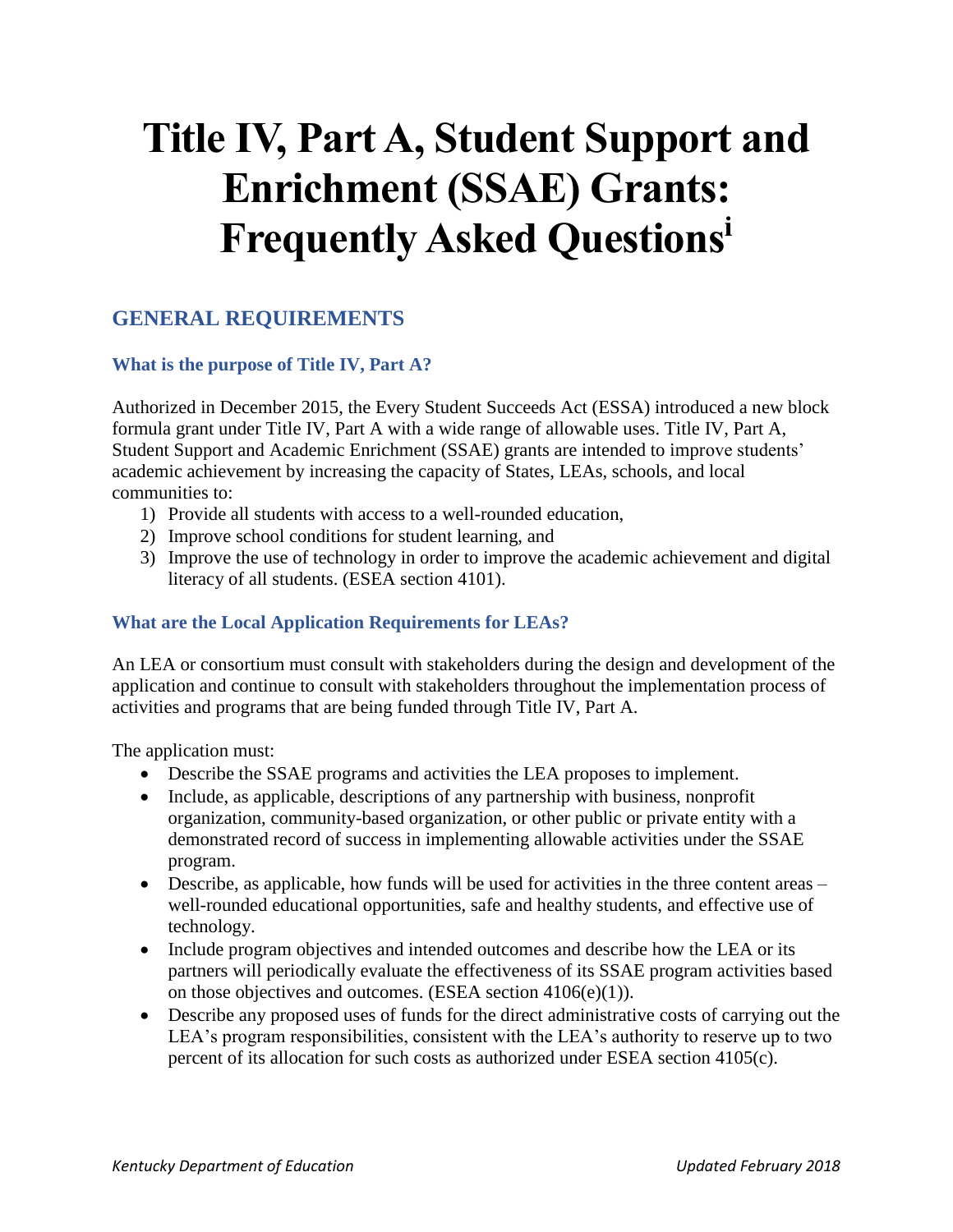#### **Our district is planning on conducting our Equitable Services consultation with our nonpublic schools for the 2018-19 school year for all the federal program funds. Do I need to conduct a separate consultation for Title IV, Part A for the 2017-18 funds we are currently applying for?**

If districts are in the process of sending out their Declaration of Participation to the non-public schools within their district for 2018-19 school year, they must include information regarding Title IV, Part A and must include Title IV, Part A as part of the consultation process. With 2017- 18 funding coming out so late in the 2017-18 school year, districts can include in their 2018-19 consultation information about both 2017-18 and 2018-19 Title IV, Part A funding. LEAs will need to have documentation that consultation has occurred with non-public schools regarding both funding years even if the consultation for both funding years has taken place simultaneously.

#### **The budget pages in the application are requiring a narrative description. Is there anything specific that needs to be included?**

If an LEA receives \$30,000 or more, the narrative description should include what content area (well-rounded education, safe and healthy students, or effective use of technology) that activity will be going towards. All LEAs should include in the narrative description as much information as possible to help the SEA determine if the expense is reasonable and allowable under Title IV, Part A.

# **NEEDS ASSESSMENT**

#### **Are districts required to complete a Needs Assessment?**

ESEA section 4106(d) requires that an LEA receiving an SSAE program allocation of at least \$30,000 must conduct a comprehensive needs assessment prior to receiving its allocation, and subsequent needs assessments at least once every three years, to examine its needs for improvement of:

- 1) Access to, and opportunities for, a well-rounded education for all students;
- 2) School conditions for student learning to create a healthy and safe school environment;
- 3) Access to personalized learning experiences supported by technology and professional development for the effective use of data and technology.

#### **If a district receiving \$30,000 or more is part of a consortium, do all the districts in the consortium have to conduct a needs assessment?**

If an LEA is part of a consortium, and the consortium receives \$30,000 or more, the consortium must do a needs assessment of all the LEAs proposed to be served. ESEA section 4106(d)(1).

**What tools and data may be available for an LEA to use in its comprehensive needs assessment and to help in choosing evidence-based programs and practices?**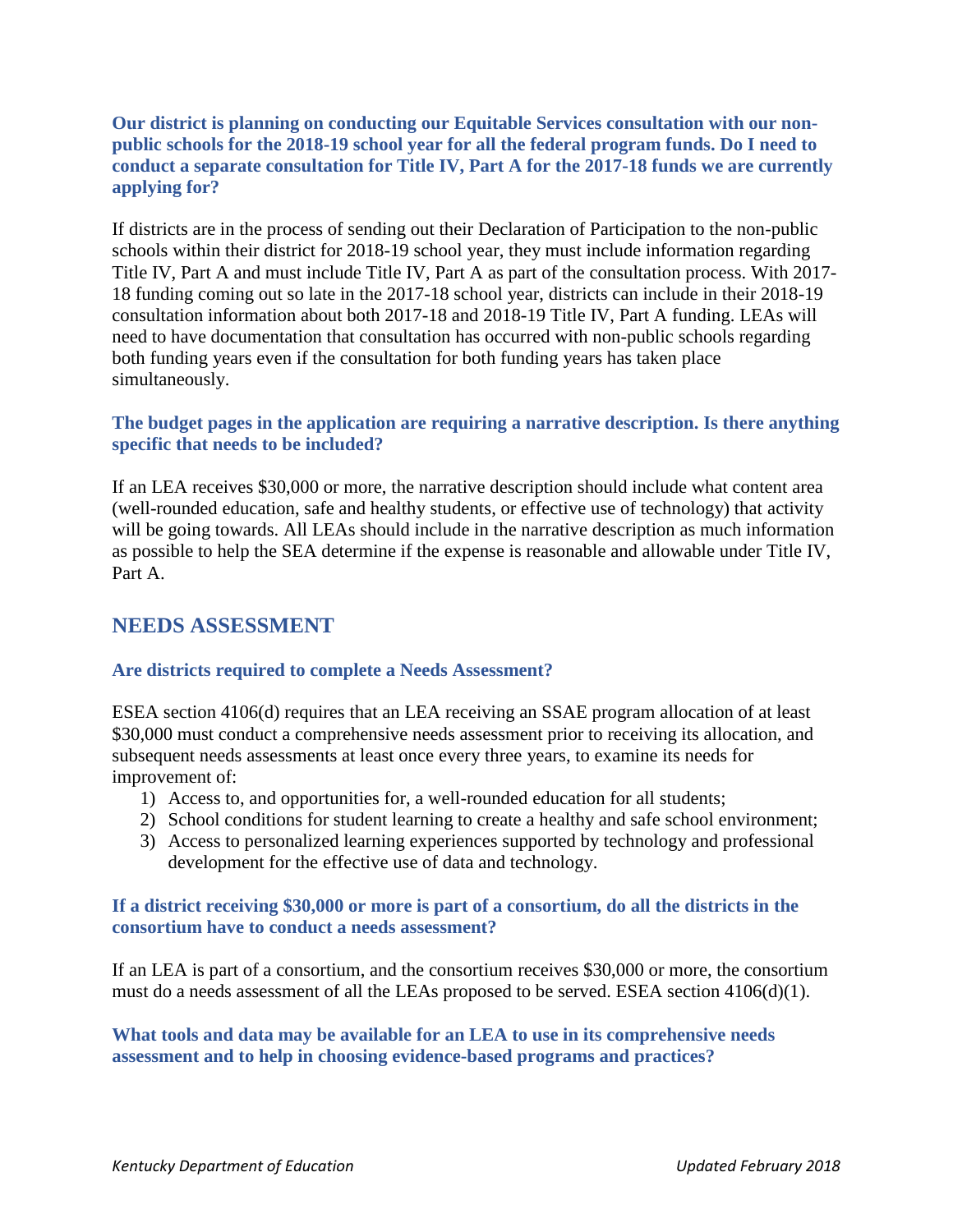Although the Department does not endorse any specific tools, the Appendix in the [Non-](https://www2.ed.gov/policy/elsec/leg/essa/essassaegrantguid10212016.pdf)[Regulatory Guidance](https://www2.ed.gov/policy/elsec/leg/essa/essassaegrantguid10212016.pdf) includes a list of resources and examples that LEAs may find helpful in conducting a needs assessment and in choosing programs and practices.

## **What if no evidence of effectiveness is available for an activity to address an identified need?**

If there is no evidence of effectiveness for an activity to address an identified need, an LEA should use a logic model to demonstrate a rationale for why an activity is expected to address the need in the LEA's specific context. The logic model should use prior research or data from performance monitoring to provide support that the activity is likely to improve the relevant outcome(s).

## **Can a Needs Assessment that was conducted as part of another grant application be used when applying for the Title IV, Part A grant?**

Yes, as long as the Needs Assessment is relevant to (at least) one of the three content areas of Title IV, Part A and all of the information in the data gathered from the Needs Assessment is still current and relevant. Districts can also use their CDIP as their Needs Assessment. For additional Needs Assessment tools, please see the [KDE Title IV, Part A website.](https://education.ky.gov/school/Pages/Title-IV%2C-Part-A.aspx)

# **DISTRIBUTION OF FUNDS**

#### **How are the allocations to private schools within the district calculated?**

Under Title IV, Part A, LEAs must provide for the equitable participation of private school students, teachers and other educational personnel in private schools located in areas these agencies serve in Title IV, Part A-funded activities, including by engaging in timely and meaningful consultation with private school officials during the design and development of their Title IV, Part A programs. Districts must consult and collaborate with the private schools in their area to determine what allocations to private schools are appropriate. Allocations for private schools are calculated similarly to how Title II allocations are calculated and LEAs that have private schools that choose to participate in Title IV, Part A must complete the Equitable Services Worksheet that will calculate the Equitable Services amount and upload the form with their application.

#### **Do these funds have to be split up to be used in all three areas (well-rounded education opportunities, safe and healthy students, and effective use of technology) or can it be all used in one of the three areas?**

If the LEA's annual grant award is \$30,000 or higher, the grant funds must be utilized to address the three areas of focus, and must be based on the results of a comprehensive needs assessment in the areas that the grant is designed to target. It is possible that one initiative developed by an LEA could overlap the areas – well-rounded education opportunities and safe and healthy students, for example. The LEA will have to demonstrate, through its plan and budget, that the three areas are covered in the percentages identified – at least 20% of funding for activities to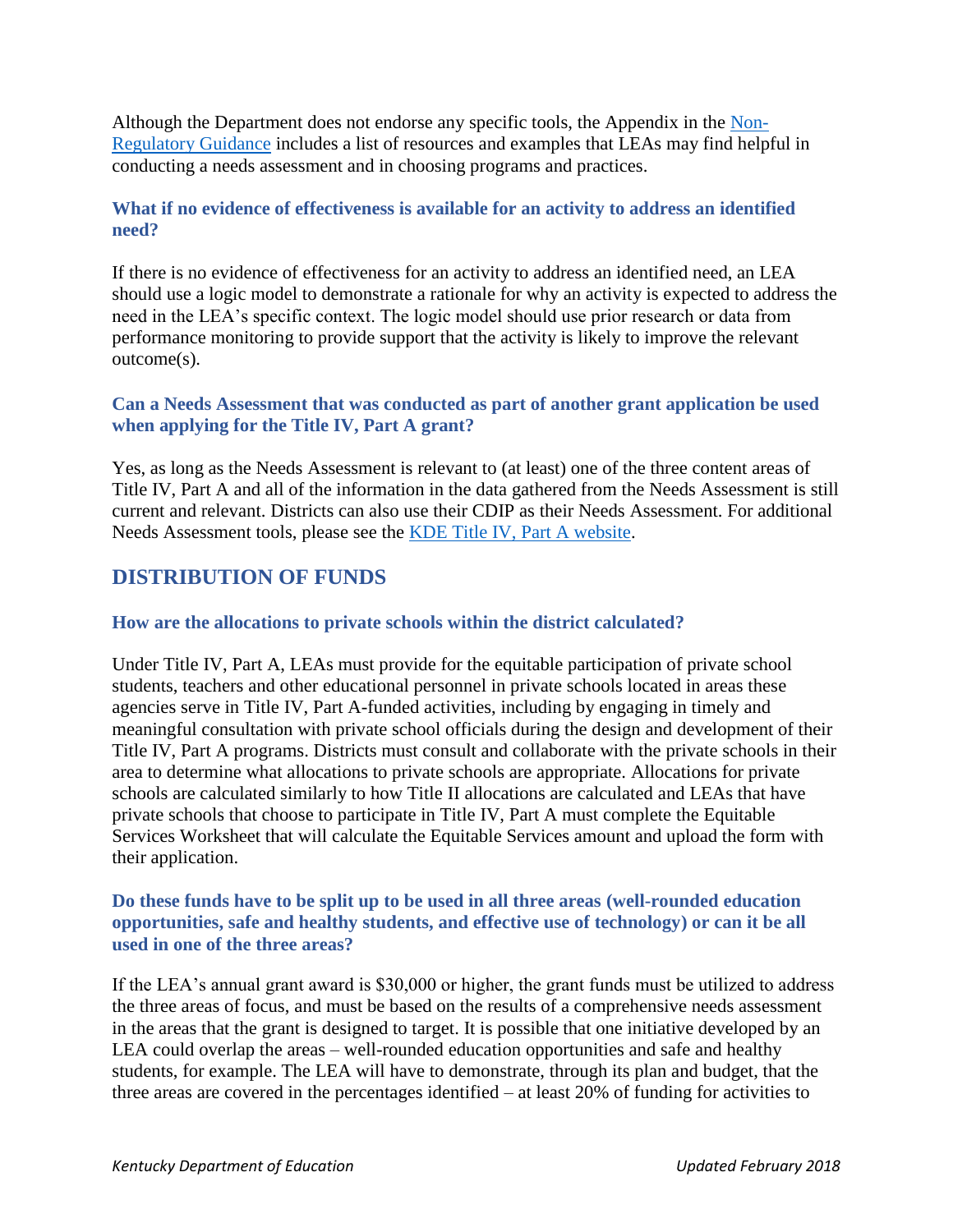support well-rounded education opportunities, at least 20% to activities to support safe and healthy students, and a portion for activities to support effective use of technology. If the allocation is below \$30,000, then a needs assessment does not need to be completed and funds can be spent in only one content area.

#### **For the 15% technology infrastructure requirement, is the 15% based on the entire allocation or do we take into consideration the 20% requirement for well-rounded opportunities and supporting safe and healthy students?**

The 15 percent Special Rule does not apply to the total SSAE subgrant an LEA may receive. The Special Rule in the SSAE program states that no more than 15 percent of funds for activities to support the effective use of technology may be used "for purchasing technology infrastructure as described in subsection (a)(2)(B), which includes technology infrastructure purchased for the activities under subsection  $(a)(4)(A)$ ." To clarify, LEAs or consortia of LEAs may not spend more than 15 percent of funding in this content area on devices, equipment, software applications, platforms, digital instructional resources and/or other one-time IT purchases (ESEA section 4109(b)).

## **How does the LEA prioritize the distribution of funds to schools served?**

The LEA prioritizes the distribution of funds based on one or more of the following criteria:

- a. Are among the schools with the greatest needs;
- b. Have the highest percentages or numbers of children counted under section 1124(c) (i.e., children counted for purposes of basic grants to LEAs under Title I, Part A of the ESEA);
- c. Are identified for comprehensive support and improvement under section  $1111(c)(4)(D)(i)$  (i.e., are among the lowest achieving schools);
- d. Are implementing targeted support and improvement plans as described in section 1111(d)(2)(i.e., have consistently underperforming student subgroups); or
- e. Are identified as a persistently dangerous public elementary school or secondary school under section 8532 (ESEA section 4106(e)(2)(A)). (This does not apply in Kentucky for FY18)

#### **What does supplement not supplant mean in the context of the SSAE program?**

This means that an SEA or LEA may not use SSAE program funds to carry out activities that would otherwise be paid for with State or local funds. In determining whether a particular use of funds would violate the non-supplanting requirement, SEAs and LEAs should consider matters such as whether the cost involved is for an activity that is required by State or local law. In no event may an SEA or LEA decrease the amount of State or local funds used to pay the cost of an activity simply because of the availability of the SSAE program funds. LEAs are encouraged to contact the Division of Student Success with any questions about whether an activity might be considered as supplanting.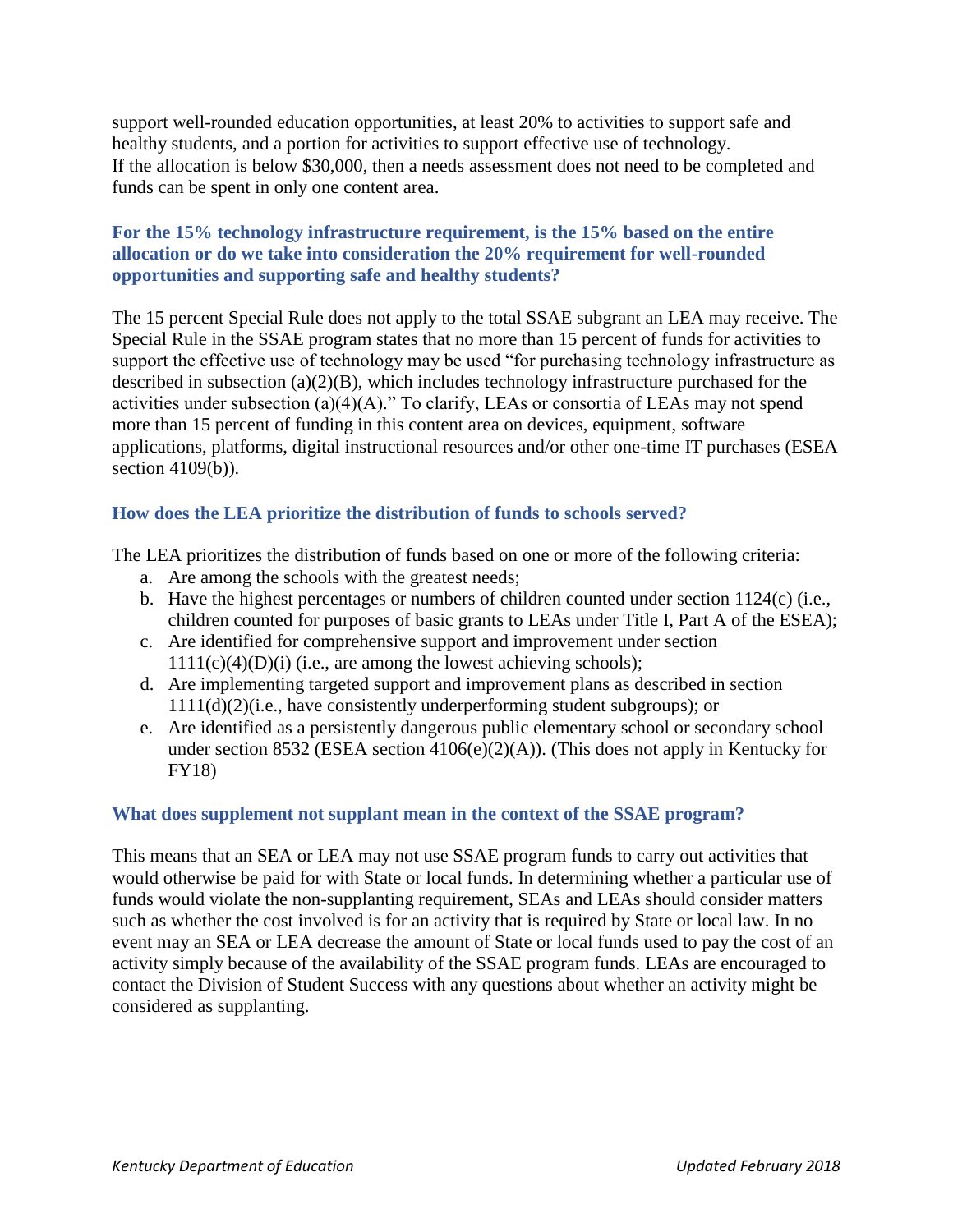# **Allowable Activities**

#### **How will state education agencies (SEAs) determine whether proposed activities in local educational agency (LEA) applications are allowable under the SSAE (Elementary and Secondary Education Act (ESEA) Title IV, Part A) program?**

LEAs will submit applications to SEAs. What LEAs propose as activities will be informed by the comprehensive needs assessment (required for LEAs with an allocation of at least \$30,000), stakeholder engagement, and prioritization of schools. The SEA's determination of allowability of SSAE funds will depend on a number of factors, starting with whether all statutory requirements are met. Generally, in reviewing an LEA's application, an SEA will first consider whether a proposed activity is consistent with the purposes of at least one of the three content areas in the SSAE program (well-rounded education in section 4107, safe and healthy students in section 4108, or the effective use of technology in section 4109). Assuming that the activity is consistent with the purposes of one of the three content areas, as applicable, the SEA must make further determinations as to allowability of costs in accordance with the cost principles in the Uniform Administrative Requirements, Cost Principles, and Audit Requirements for Federal Awards (Uniform Guidance) at 2 CFR Part 200, Subpart E. Specifically, the cost of an activity is allowable under the SSAE program if it is reasonable and necessary for performance of the grant (i.e., it is of a type generally recognized as ordinary and necessary for operation of the grant) and allocable to the grant (i.e., it is chargeable to the grant award in proportion to the benefits received by the grant award as a result of the cost). Also, because section 4110 of the ESEA prohibits supplanting, the proposed use of funds for the activity must supplement, and not supplant, other State or local funds that would otherwise be used to pay for the allowable activity. Finally, SEAs must check to ensure that the activity is not one of the prohibited activities in section 4001(b) or 8526 of the ESEA, as amended by the Every Student Succeeds Act (ESSA).

#### **May SSAE program funds be used for costs associated with training for safety and security staff?**

Yes, if the SEA determines it is an allowable activity consistent with the process and considerations described in the answer to the question above.

#### **Can a district use Title IV, Part A funds for a School Resource Officer (SRO)?**

What LEAs propose as activities needs to be informed by the comprehensive needs assessment (required for LEAs with an allocation of at least \$30,000), stakeholder engagement, and prioritization of schools. The SEA's determination of allowability of SSAE funds will depend on a number of factors, starting with whether all statutory requirements are met. Generally, in reviewing an LEA's application, an SEA will first consider whether a proposed activity is consistent with the purposes of at least one of the three content areas in the SSAE program (wellrounded education in section 4107, safe and healthy students in section 4108, or the effective use of technology in section 4109). Assuming that the activity is consistent with the purposes of one of the three content areas, as applicable, the SEA must make further determinations as to allowability of costs in accordance with the cost principles in the Uniform Administrative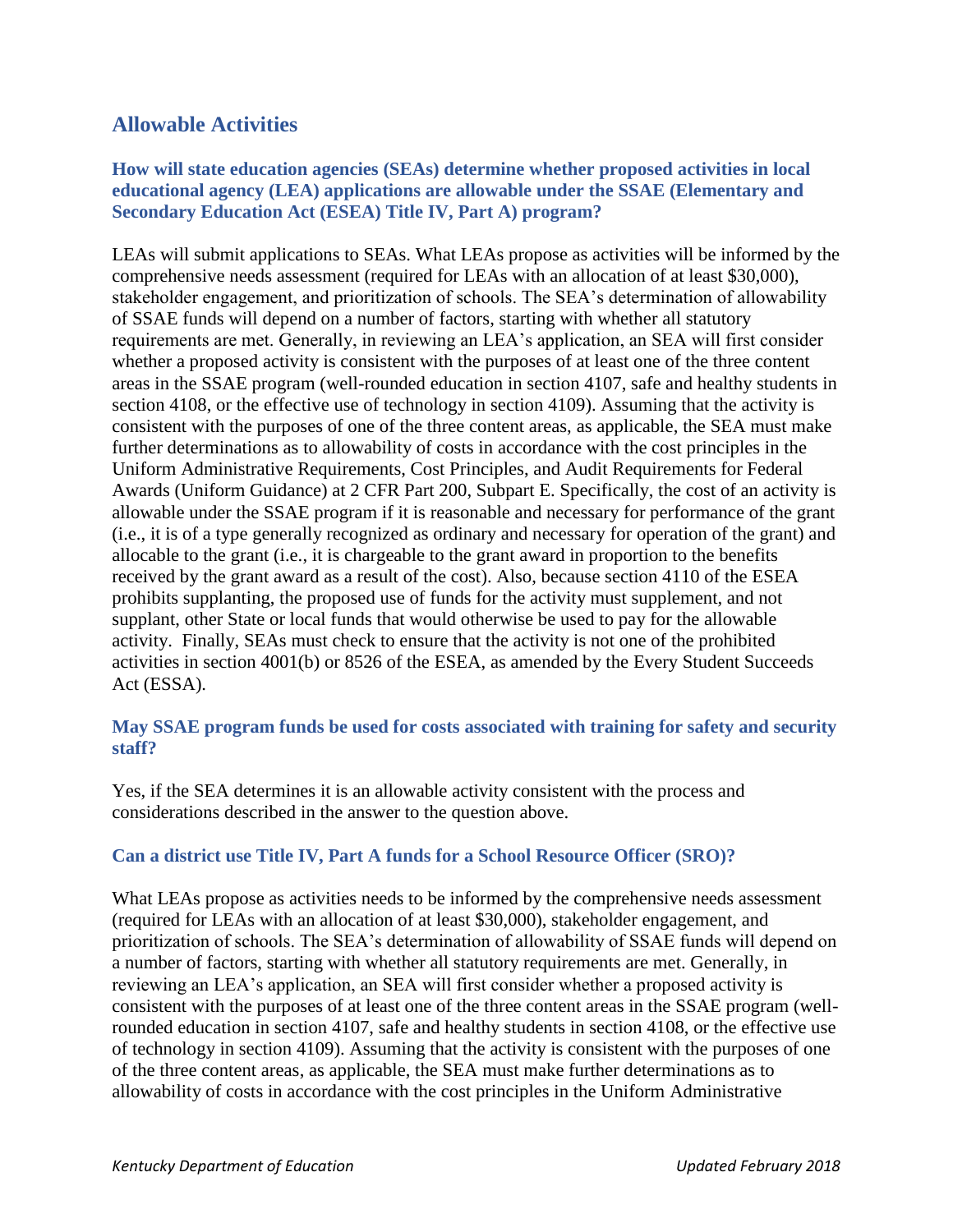Requirements, Cost Principles, and Audit Requirements for Federal Awards (Uniform Guidance) at 2 CFR Part 200, Subpart E. Specifically, the cost of an activity is allowable under the SSAE program if it is reasonable and necessary for performance of the grant (i.e., it is of a type generally recognized as ordinary and necessary for operation of the grant) and allocable to the grant (i.e., it is chargeable to the grant award in proportion to the benefits received by the grant award as a result of the cost). Also, because section 4110 of the ESEA prohibits supplanting, the proposed use of funds for the activity must supplement, and not supplant, other State or local funds that would otherwise be used to pay for the allowable activity. Finally, SEAs must check to ensure that the activity is not one of the prohibited activities in section 4001(b) or 8526 of the ESEA, as amended by the Every Student Succeeds Act (ESSA).

### **May Title IV, Part A funds be used for coordinator salaries for programs like positive behavior intervention and supports (PBIS) and Youth Mental Health First Aid and Mental Health programming?**

Yes, if the LEA has determined this is a need for the district after consulting with stakeholders and as determined by the needs assessment.

#### **May activities supported with SSAE funds take place during out-of-school time?**

Yes, if the LEA has determined this is a need for the district after consulting with stakeholders and as determined by the needs assessment.

#### **Are the programs and services funded under the SSAE program for students only?**

No, the ESEA Title IV, Part A statute references as an example of allowable activities teacher professional development in several areas, as well as training for school personnel, including specialized instructional support personnel in other areas. It also references providing educators, school leaders, and administrators with professional learning tools, devices, content and resources related to educational technology.

#### **Is the purchase of educational resources and materials allowable with Title IV, Part A funds if this purchase is part of the LEA's needs assessment/plan to use Title IV, Part A funds?**

Yes, if the LEA has determined this is a need for the district after consulting with stakeholders and as determined by the needs assessment.

#### **Can districts use the funds to purchase laptops (Chromebooks) and educational software?**

Software and laptop purchases are allowable under Title IV, Part A, however technology purchases are subject to the special 15% technology rule. LEAs may not spend more than 15 percent of funding in this section on devices, equipment, software applications, platforms, digital instructional resources and/or other one-time IT purchases. Specifically, the statute states that LEAs may not use more than 15 percent for purchasing technology infrastructure as described in section 4109(a)(2)(B) which states: "purchasing devices, equipment, and software applications to